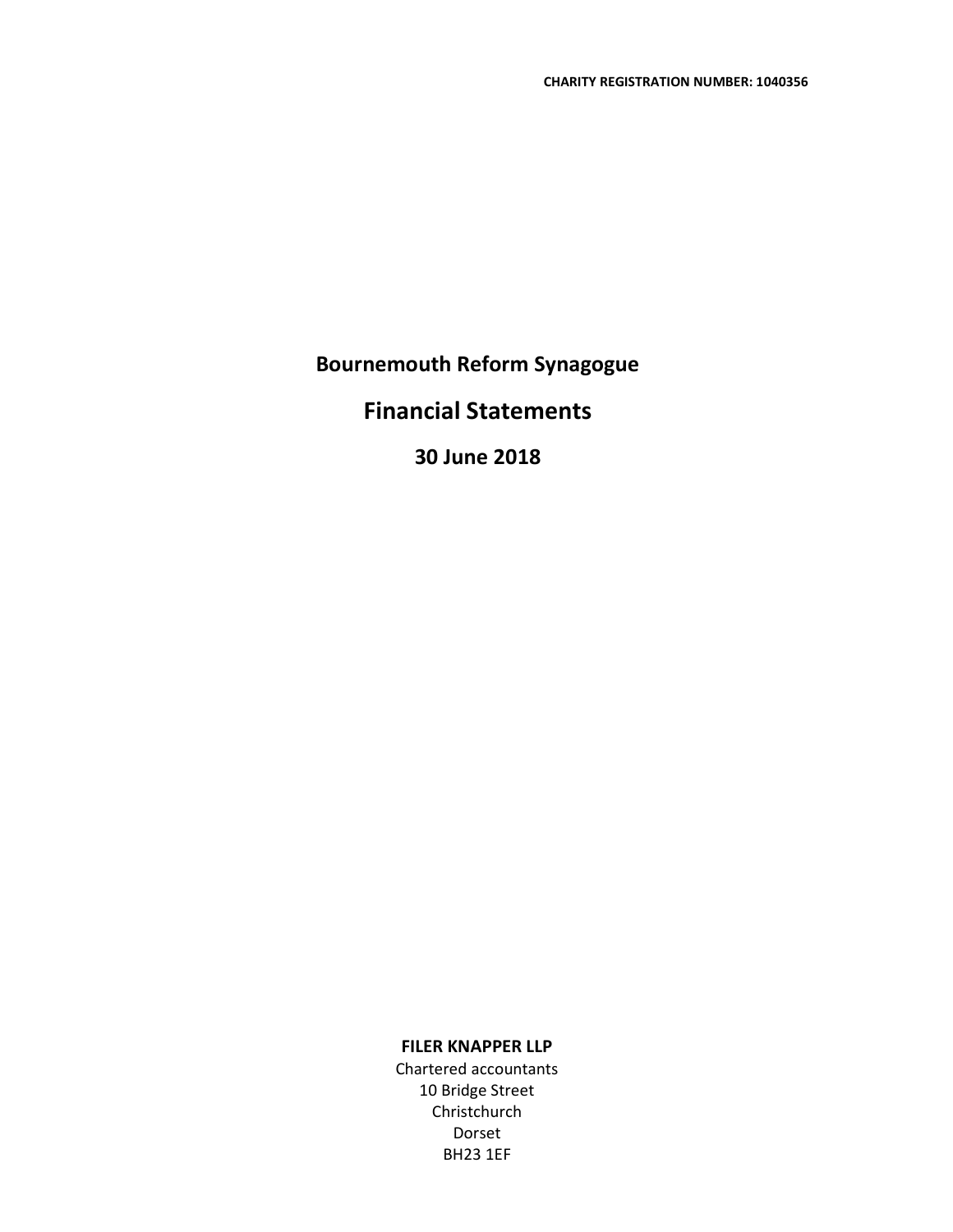## Financial Statements

## Year ended 30 June 2018

|                                               | Pages   |
|-----------------------------------------------|---------|
| Trustees' annual report                       | 1 to 5  |
| Independent examiner's report to the Trustees | 6       |
| Statement of financial activities             | 7       |
| Statement of financial position               | 8       |
| Notes to the financial statements             | 9 to 16 |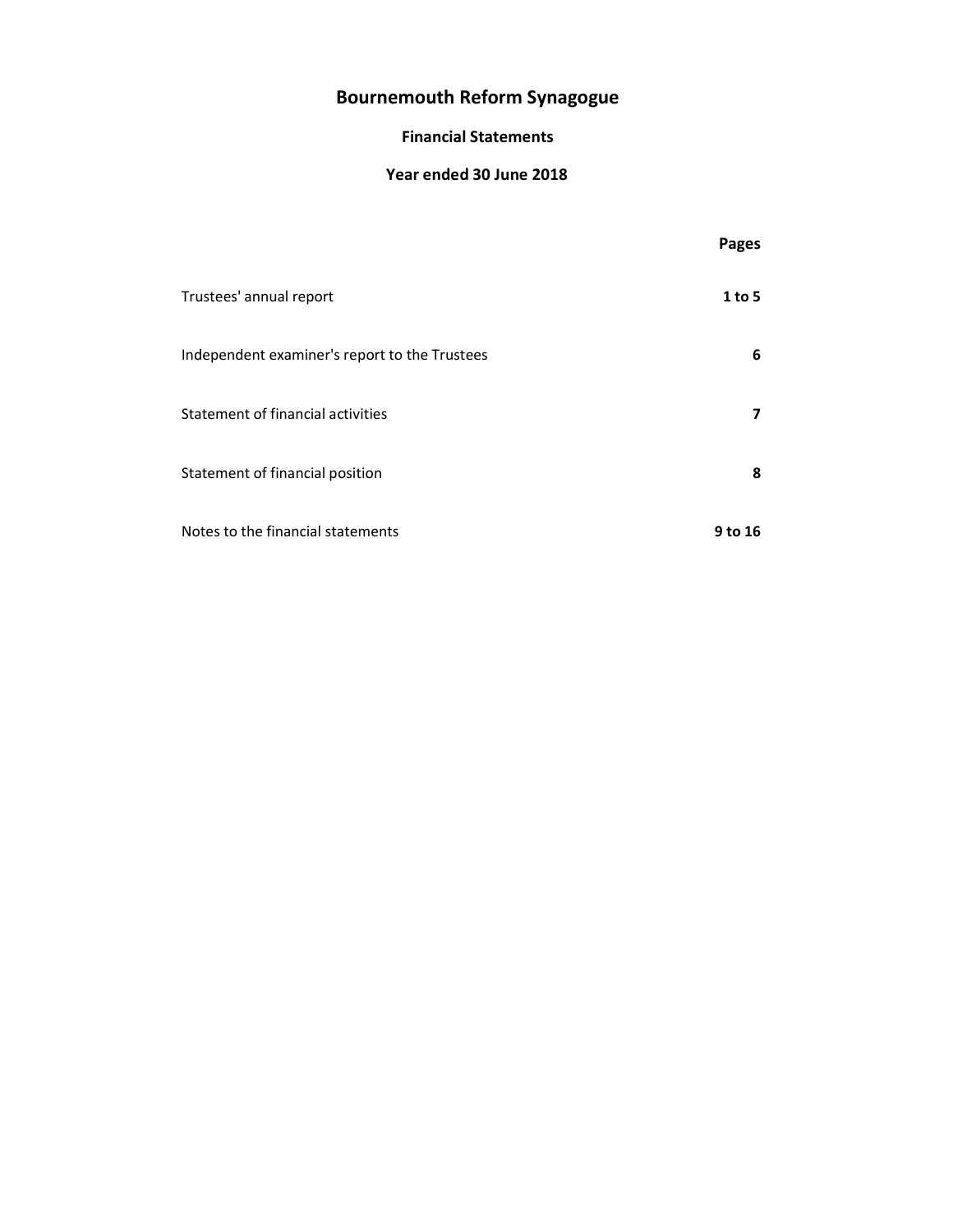## Trustees' Annual Report

## Year ended 30 June 2018

The Trustees present their report and the financial statements of the charity for the year ended 30 June 2018.

| Reference and administrative details        |                                                                                                                                                                                                               |                                                                                                                                                                                                                                                                                                   |
|---------------------------------------------|---------------------------------------------------------------------------------------------------------------------------------------------------------------------------------------------------------------|---------------------------------------------------------------------------------------------------------------------------------------------------------------------------------------------------------------------------------------------------------------------------------------------------|
| <b>Registered charity name</b>              | Bournemouth Reform Synagogue                                                                                                                                                                                  |                                                                                                                                                                                                                                                                                                   |
| Charity registration number                 | 1040356                                                                                                                                                                                                       |                                                                                                                                                                                                                                                                                                   |
| <b>Principal office</b>                     | 53 Christchurch Road<br>Bournemouth<br>Dorset<br>BH13AP                                                                                                                                                       |                                                                                                                                                                                                                                                                                                   |
| <b>The Trustees</b>                         | Deborah Tendler<br>Sue Sinkinson<br>Benita Needleman<br>Simon Cowan<br>Saul Faust<br>Joan Marasri<br>Michael Lipson<br>Ann Mozer<br>Sylvia Elkins<br>Hetty Ingle-Finch<br>Rachel Jackson<br>Margaret Anderson | (Honorary Chairperson)<br>(Honorary Secretary) (Resigned 26/11/17)<br>(Honorary Vice Chairperson)<br>(Honorary Treasurer) (Resigned 17/10/17)<br>(Deceased 20/03/18)<br>(Appointed Honorary Secretary 11/12/17)<br>(Appointed Council Member 18/07/17)<br>(Appointed Honorary Treasurer 11/12/17) |
|                                             | Eve Beyfus                                                                                                                                                                                                    | (Appointed Trustee 26/11/17)                                                                                                                                                                                                                                                                      |
| <b>Trustees of Townsend Endowment Trust</b> | <b>Irving Mindel</b><br>Robert Grant<br><b>Ruth Reed</b><br>Zelda Swan                                                                                                                                        | Chairman<br>Treasurer (Deceased 14/03/18)                                                                                                                                                                                                                                                         |
| Independent examiner                        | Filer Knapper LLP<br>Chartered accountants<br>10 Bridge Street<br>Christchurch<br>Dorset<br><b>BH23 1EF</b>                                                                                                   |                                                                                                                                                                                                                                                                                                   |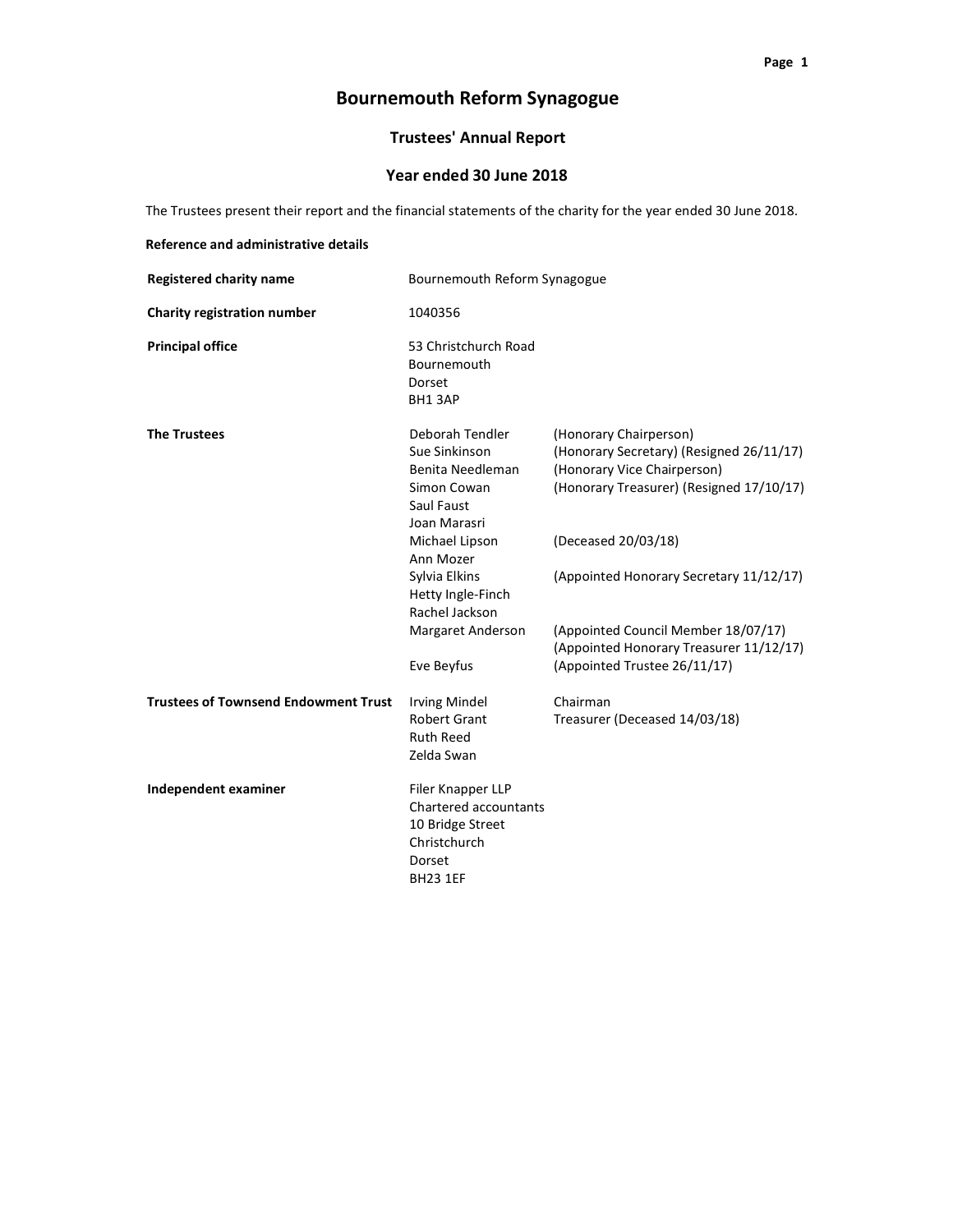## Trustees' Annual Report (continued)

#### Year ended 30 June 2018

#### Reference and administrative details

Reference and administrative details are shown in the schedule of members of the board on page 1 of the financial statements.

#### Objectives and activities

The objects, which are also the aims, of the Synagogue are to advance the Jewish religion, particularly by providing and maintaining a Synagogue for the purpose of public worship and of advancing religious, educational and such charitable activities as the members of the Council, together with the Rabbi, may from time to time decide.

The activities currently carried out by the Synagogue can be broadly categorised into three types, pastoral, religious and communal. Religious activities include the provision of a place of worship, various religious activities, religious education and religious support. The approximate costs of the minister and education and associated costs are £32,326. Communal activities include various communal events organised throughout the period, along with the pastoral and welfare support of the members. Costs spent on these in the year are approximately £31,735. As a result of having a large proportion of elderly members, we have a community that has higher than average pastoral and welfare needs. The Rabbi, being the first point of contact for members, works to ensure our members are looked after by the community. There is a support group to assist with pastoral work. The Synagogue administration provides the required backup and information services. These services are utilised by the Rabbi Council and appropriate volunteers, as well as all members of the Synagogue. The approximate administrative and support costs are £45,333. The Council continues to promote our activities to the wider Jewish Community in Dorset and Hampshire with the hope of increasing our membership and raising awareness of Judaism. The website has been updated in order to attract many non-affiliated Jews to the Synagogue.

#### Achievements and performance

During the year the Synagogue held regular religious services for the Sabbath, festivals and other such occasions. In celebration of the 70th Anniversary of BRS, a number of special events were held throughout the year and were thoroughly enjoyed by everyone.

The monthly Chavarah Suppers continue, together with our sell out Passover Seder and other festival group parties. Thanks must be given for the voluntary help from the members in the organising of these events. Tea parties are held for our older members as well as a twice monthly coffee morning.

We receive a growing number of requests for schools to visit us to further educate their pupils. We also send lay leaders and our Rabbi to visit schools to further promote Reform Judaism.

The interest and welfare of our members remain of paramount importance. The Rabbi's volunteers are supported by the administrative team and continue to provide essential support to individual members of the community as required. As always, in addition to the paid staff, the Synagogue relies heavily on the invaluable voluntary help from Council, Honorary Officers of the Synagogue and Synagogue members.

An SGM was called in September to discuss the Joint Community project. The members voted against continuing with this.

The Trustees are satisfied that all the achievements in the year are in line with the charity's aims and objectives.

#### External affiliation

The Synagogue is affiliated to the Movement for Reform Judaism (MRJ), which gives guidance on our form of worship as well as assistance with other practical matters. The Movement advises but cannot force the Synagogue to follow a particular course if it does not wish to.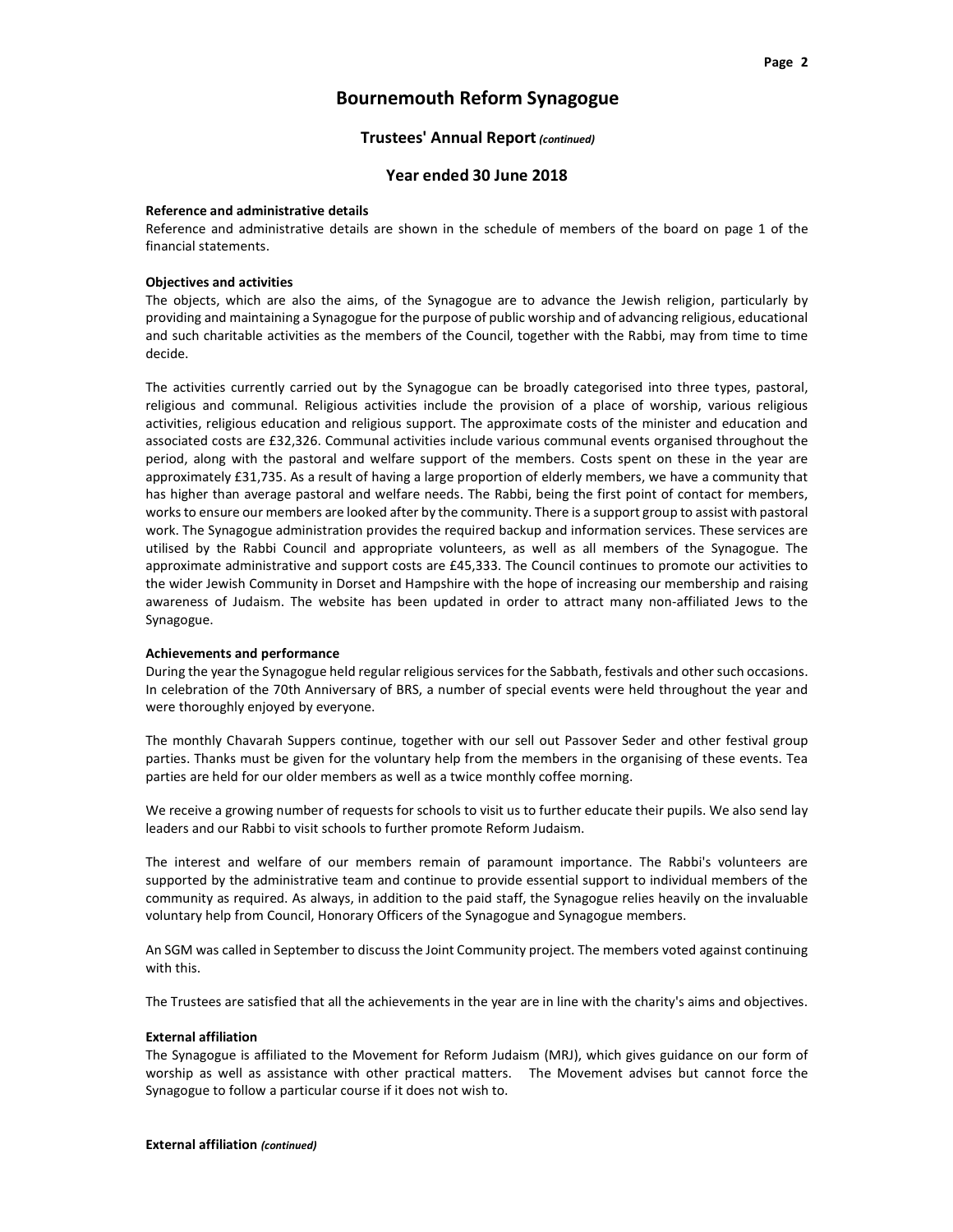### Trustees' Annual Report (continued)

#### Year ended 30 June 2018

One of the benefits of membership of the Synagogue is the availability of the burial plan, and a proportion of members' subscriptions are specifically levied in this respect: these levies are paid on to the Jewish Joint Burial Society, which in most cases is then solely responsible for the provision of the burial services, the services being provided by the Synagogue.

The Synagogue is entitled to representation at the Board of Deputies, for which a per capita charge is levied on the number of members.

#### Public benefit

Our main objectives are the promotion, preservation and observation of Jewish tradition, and these are set to reflect our faith and community aims. Each year the Trustees review the objectives and activities to ensure they continue to reflect our aims. In carrying out this review, the Trustees have considered the Charity Commission's guidance on public benefit and, in particular, its supplementary public guidance on the advancement of religion for the public benefit.

The focus of our activities is the provision of a place of worship, religious activities and support, the provision of plots and burial rites in accordance with tradition and arranging communal events and activities. We welcome all persons who wish to follow the Jewish tradition, regardless of personal funds and their ability to meet our subscription fees.

#### Financial review

Income of the Synagogue is primarily from subscriptions paid by members and gift aid reclaimed. It would be desirable for the normal running costs of the Synagogue to be met from subscription income, but the effect of the economic climate on our members' financial situation continues to preclude this, although the Synagogue has not relied on TET this year. Council are aware of the level of members who are unable to afford the membership fee, but has not called upon TET for assistance this year as it was agreed that BRS should attempt to manage independently. Although it was agreed that TET should reduce its support, TET support is still offered if necessary. The Synagogue is still reliant on donations and legacies. This year the Synagogue received a substantial legacy, some of which was put into restricted funds to cover essential roof works and renewal of the kitchen units.

The Synagogue is the beneficiary of an endowment trust fund set up under the will of the late K R Townsend and known as the Townsend Endowment Trust (TET). Funds from this may be used to further the pastoral and educational work of the Synagogue. The Trustees of the TET meet at least quarterly to review the fund and consider the financial performance of the investments and applications for grants. The TET fund will cover any welfare, adult education or pastoral expenditure if required.

The Townsend Endowment Trust (TET) is registered as a linked charity to Bournemouth Reform Synagogue (BRS). The financial statements of BRS therefore include the transactions of TET (under endowment funds) and the financial position and appropriate notes show the financial position of the BRS on its own and of the BRS and TET combined. The endowment fund was set up in 2002 on receipt of a legacy from the late K R Townsend. The capital and the income of the fund are able to be used for the general charitable purposes of the Synagogue in respect of its pastoral and educational work.

It is the Synagogue's policy that where a member is unable to afford the full membership fee, the Treasurer liaises with the member. A confidential discussion takes place and a mutually acceptable arrangement arrived at whenever possible. It is not the policy to remove membership rights where there is an inability to pay. Such arrangements are at the sole discretion of the Treasurer and confidentiality is maintained.

It is the Synagogue's investment policy to keep its general reserves on a low risk basis at the best interest rates it can reasonably achieve. In respect of the Townsend Endowment, the Trustees have invested funds, following advice from the Investment Advisor, to provide a reasonable income with some capital growth. A review of the investments is undertaken periodically. The passing away of TET's Treasurer earlier this year has led to a delay in the change to new investments advisors.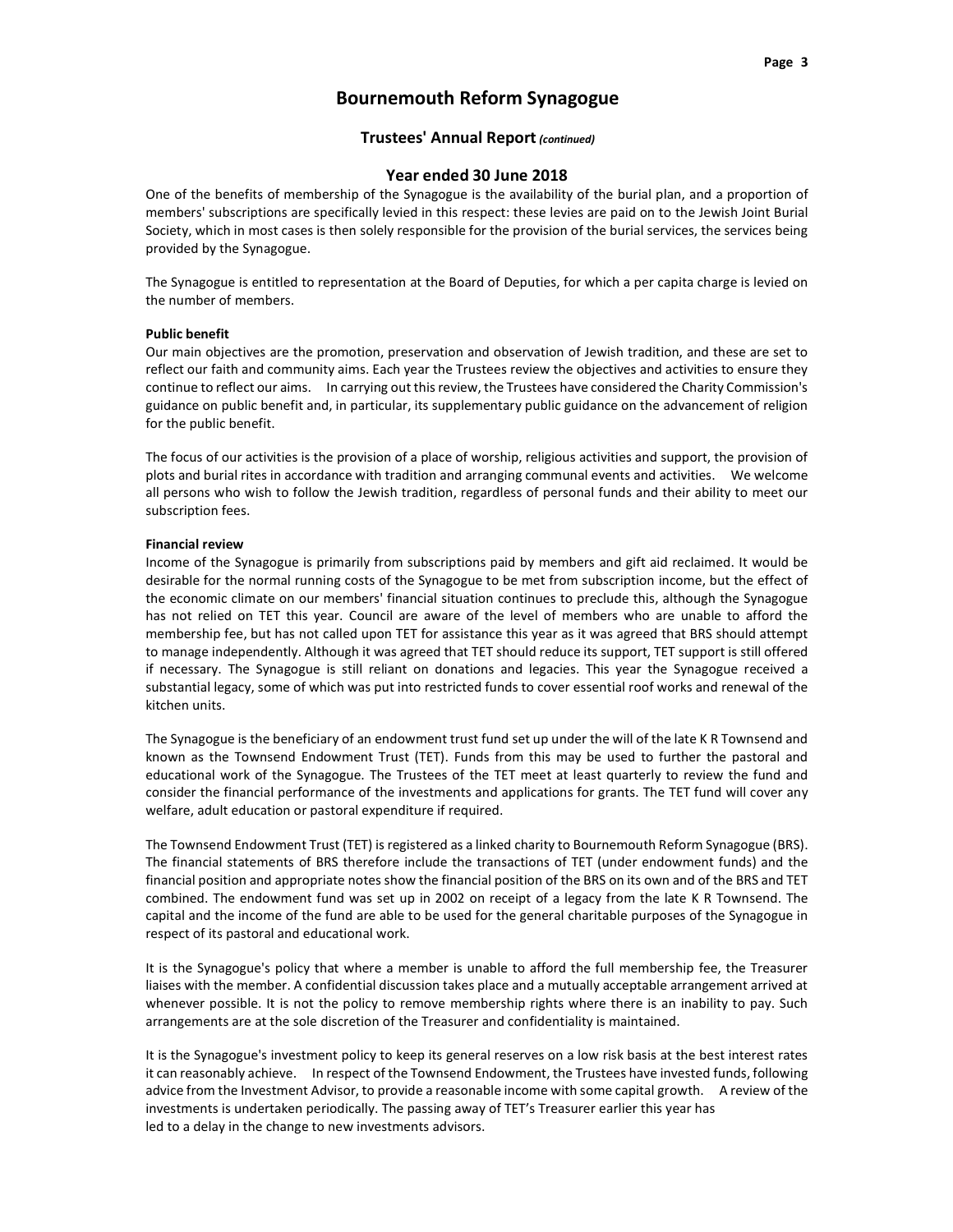#### Trustees' Annual Report (continued)

### Year ended 30 June 2018

#### Financial review (continued)

As can be seen in the financial statements, BRS has made a large surplus which is mainly due to the large legacies received. We have been very fortunate to receive some substantial legacies this year and are always extremely grateful that members continue to think about the Synagogue when making their wills.

The ageing demographic of BRS will mean that membership subscription income will inevitably decline over the coming years and Council continues to look at ways of bringing new members into our Synagogue.

The Synagogue does not have a specific grant making policy, but small donations are made to various organisations that the Trustees consider appropriate.

#### Going Concern and Reserves

The total combined reserves at the year end were £469,794, of which £229,788 were endowment funds held by Townsend Investment Trust (TET) and £37,562 were restricted reserves.

At the year end the level of free reserves is (£22,053) which represents unrestricted funds excluding fixed assets. Including the TET reserves, free reserves stands at (£15,791), although this includes the endowment funds which have certain criteria attached. The Council are continuing to review income and expenditure, implementing measures to return free reserves to an acceptable level whilst maintaining the high standard of service to the members and building.

The Trustees are aware of the accruing debt to the MRJ for annual assessment fees which the Synagogue has not been in a position to fully clear (£64,442 at the year end). Acceptable arrangements for the clearing of the debt over a period of time continue to be negotiated with the MRJ and are in place. The Trustees are also working on a strict programme of cost-cutting to ensure the annual income once again exceeds annual outgoings.

As such, and on the basis of the continued support of TET and MRJ, the Trustees consider it appropriate to prepare the financial statements on the going concern basis.

#### Risk management

The major risk to the Synagogue is if membership income does not cover its expenses. For this reason, the Council continues to keep a careful control on expenditure. We endeavour to set subscriptions at a realistic level sufficient to meet routine expenditure, and donations, whilst not guaranteed, are an essential part of Synagogue income. When setting membership subscription levels, the Council also bear in mind that many members are on low fixed incomes. The Council have examined the major operational risks which could be faced by the charity. They continue to monitor, on a regular basis, and this will be an on-going aspect of the Council's management of the Synagogue.

#### Plans for future periods

The plans for the forthcoming year are to continue to promote, preserve and observe the Jewish religion, provide communal and pastoral services and increase membership where possible and hold fundraising events for both the Synagogue and the wider Jewish community. The Synagogue will continue to identify and encourage new members to join BRS, and find other ways of raising funds from events held during the year.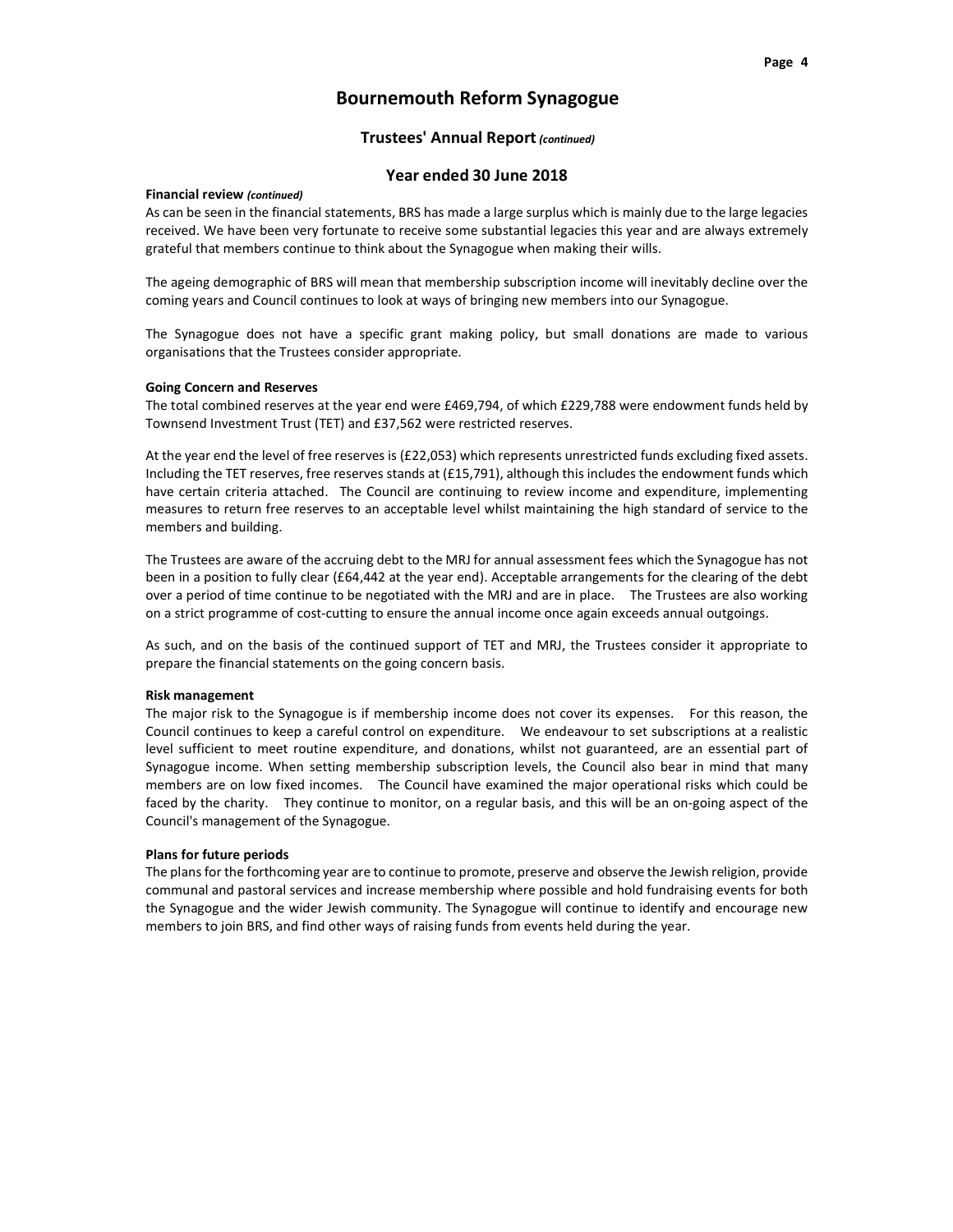### Trustees' Annual Report (continued)

#### Year ended 30 June 2018

#### Structure, governance and management

The Synagogue is governed by its Constitution dated June 1947, last amended on 10 September 2017, and the Synagogue operates in accordance with the guidelines set out in this document. Monthly Council meetings are held at which matters are discussed and decisions made, providing there is a quorum of five Council members present. Additional Council meetings are held as required.

The Trustees of the Synagogue are Council Members, who are elected by the general membership in open meeting. The Council members are elected for a one year term after which time they may stand for re-election. Additional Trustees may be appointed by the Council. There are two permanent Trustees who hold the title of the Synagogue's property. New Trustees are trained on an individual basis by current, sitting Trustees.

All significant operational decisions are made by Council, taking appropriate external advice where necessary. The Constitution requires certain key decisions to be approved by the membership in open meeting, and these include the appointment and termination of rabbinic contracts, salary review and the purchase or sale of freehold property.

#### Statement of Trustees' responsibilities

The Trustees are responsible for preparing the Trustees' Annual Report and the financial statements in accordance with applicable law and United Kingdom Accounting Standards (United Kingdom Generally Accepted Accounting Practice).

The law applicable to charities in England and Wales requires the Trustees to prepare financial statements for each financial year which give a true and fair view of the state of affairs of the charity and of the incoming resources and application of resources of the charity for that period. In preparing these financial statements, the trustees are required to:

- select suitable accounting policies and then apply them consistently;
- observe the methods and principles in the Charities SORP 2015 (FRS 102);
- make judgements and estimates that are reasonable and prudent;
- state whether applicable accounting standards have been followed, subject to any material departures disclosed and explained in the financial statements;
- prepare the financial statements on the going concern basis unless it is inappropriate to presume that the charity will continue in operation.

The Trustees are responsible for keeping proper accounting records that disclose with reasonable accuracy at any time the financial position of the charity and enable them to ensure that the financial statements comply with the Charities Act 2011, the Charities (Accounts and Reports) Regulations 2008 and the provisions of the trust deed. They are also responsible for safeguarding the assets of the charity and hence for taking reasonable steps for the prevention and detection of fraud and other irregularities.

The Trustees' Annual Report was approved on ……………………………………….. and signed on behalf of the Board of Trustees by:

………………………………………………………………. Deborah Tendler (Honorary Chairperson) Trustee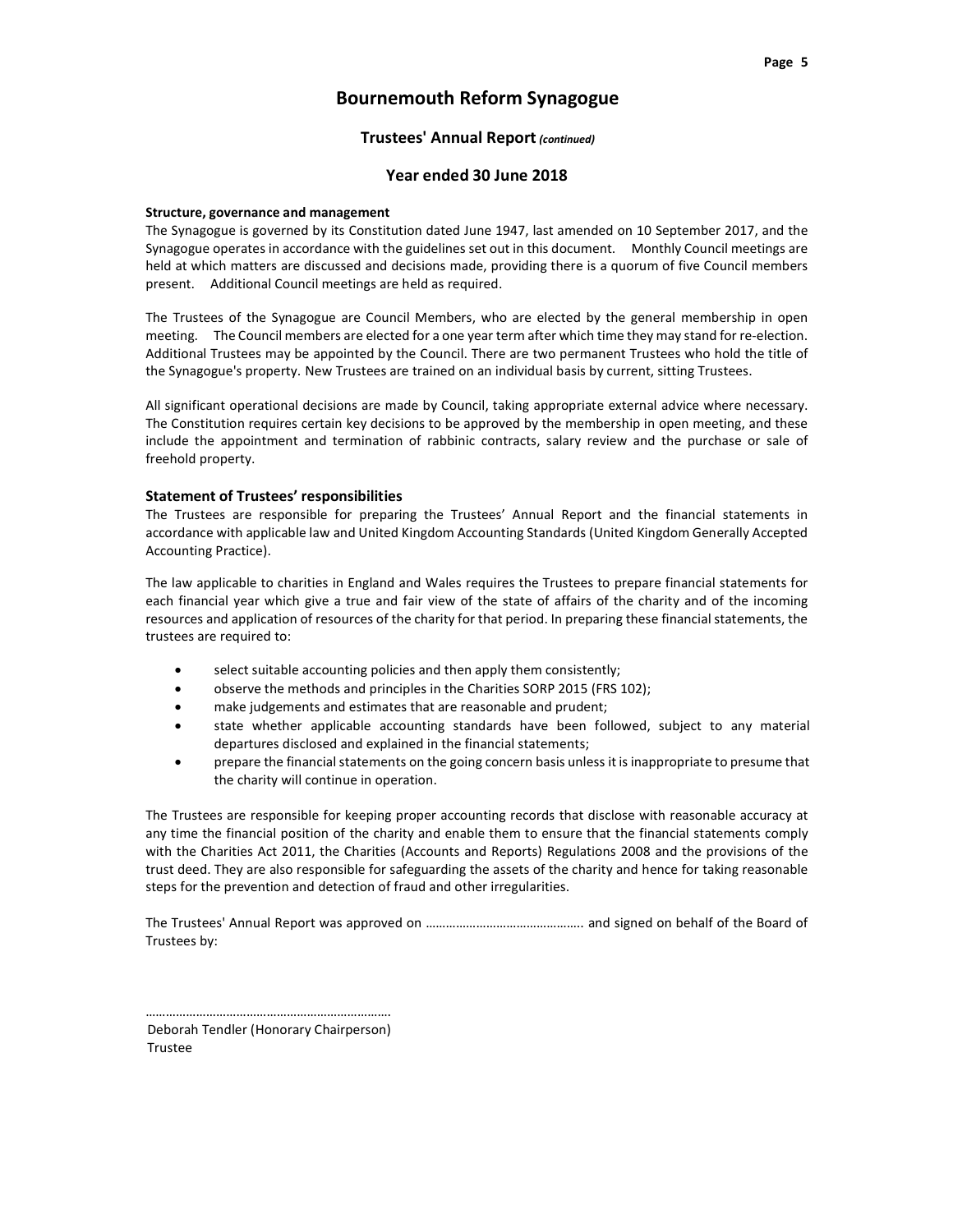#### Independent Examiner's Report to the Trustees of Bournemouth Reform Synagogue

#### Year ended 30 June 2018

I report to the charity Trustees on my examination of the financial statements of the charity for the year ended 30 June 2018 which are set out on pages 6 to 18.

#### Responsibilities and basis of report

As the charity's Trustees you are responsible for the preparation of the financial statements in accordance with the requirements of the Charities Act 2011 ('the Act').

I report in respect of my examination of the charity's financial statements carried out under section 145 of the Act and in carrying out my examination I have followed all the applicable Directions given by the Charity Commission under section 145(5)(b) of the Act.

#### Independent examiner's statement

I have completed my examination. I confirm that no material matters have come to my attention in connection with the examination giving me cause to believe that in any material respect:

- 1. accounting records were not kept in respect of the charity as required by section 130 of the Act; or
- 2. the financial statements do not accord with those records; or
- 3. the financial statements do not comply with the applicable requirements concerning the form and content of financial statements set out in the Charities (Accounts and Reports) Regulations 2008 other than any requirement that the financial statements give a 'true and fair view' which is not a matter considered as part of an independent examination.

I have no concerns and have come across no other matters in connection with the examination to which attention should be drawn in this report in order to enable a proper understanding of the financial statements to be reached.

Dorset BH23 1EF

Lucy Filer FCA FILER KNAPPER LLP 10 Bridge Street **Chartered Accountants** Christchurch Independent Examiner

…………………………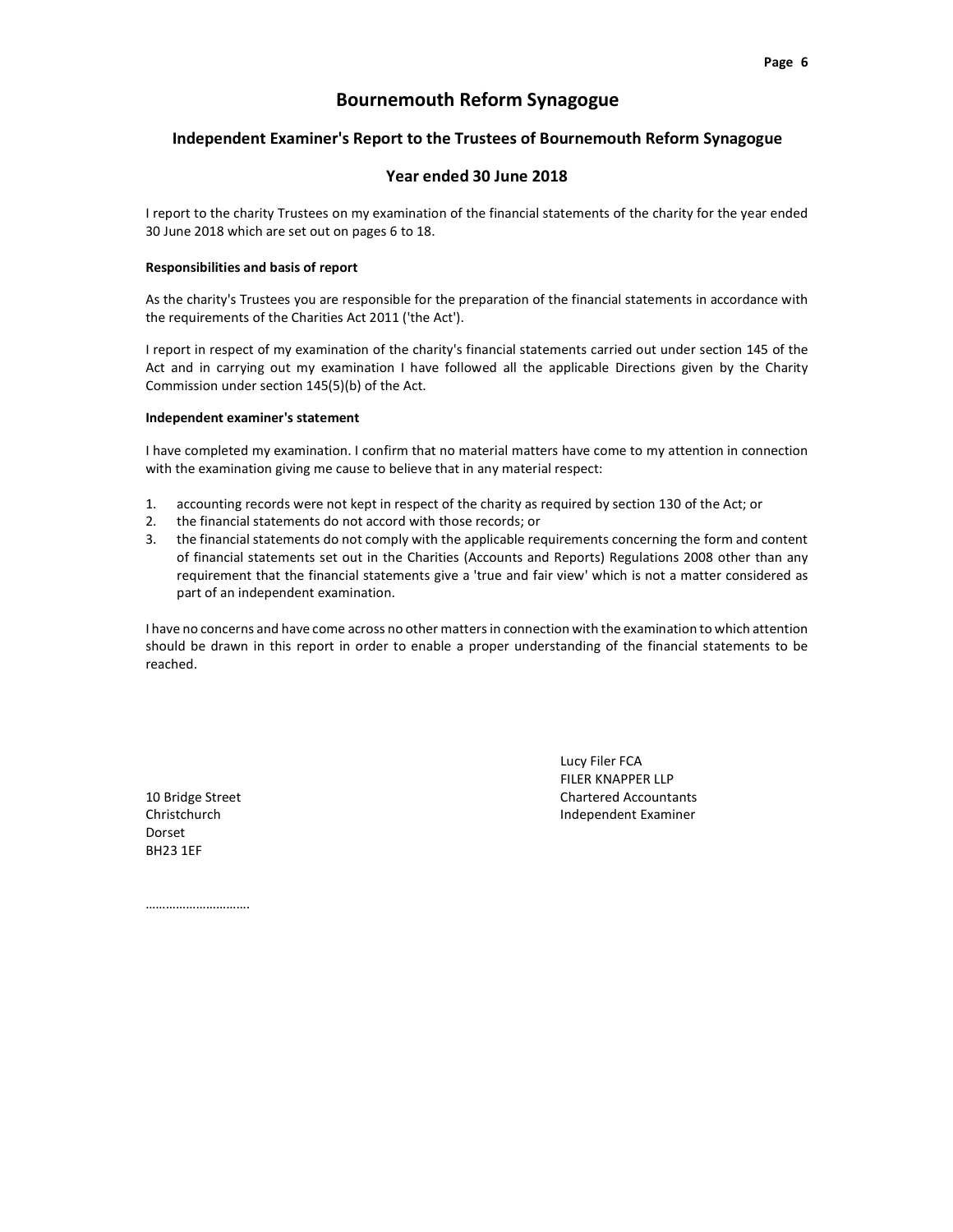## **Statement of Financial Activities**

## 30 June 2018

|                                             |             | 2018         |            |                          | 2017               |             |
|---------------------------------------------|-------------|--------------|------------|--------------------------|--------------------|-------------|
|                                             |             |              |            | Townsend                 |                    |             |
|                                             |             | Unrestricted | Restricted | Endowment                |                    |             |
|                                             |             | funds        | funds      | funds                    | <b>Total funds</b> | Total funds |
|                                             | <b>Note</b> | £            | £          | £                        | £                  | £           |
| Income and endowments                       |             |              |            |                          |                    |             |
| Donations and legacies                      | 4           | 133,338      | 35,086     | $\overline{\phantom{a}}$ | 168,424            | 122,233     |
| Charitable activities                       | 5           | 59,827       | 21,458     | $\overline{\phantom{a}}$ | 81,285             | 69,173      |
| Investment income                           | 6           | 36           |            | 365                      | 401                | 1,918       |
| <b>Total income</b>                         |             | 193,201      | 56,544     | 365                      | 250,110            | 193,324     |
| <b>Expenditure</b>                          |             |              |            |                          |                    |             |
| Expenditure on raising funds:<br>Investment |             |              |            |                          |                    |             |
| management costs                            | 7           |              |            | 4,797                    | 4,797              | 4,795       |
| Expenditure on charitable                   |             |              |            |                          |                    |             |
| activities                                  | 8           | 176,138      | 17,262     | 1,644                    | 195,044            | 189,496     |
| <b>Total expenditure</b>                    |             | 176,138      | 17,262     | 6,441                    | 199,841            | 194,291     |
| Net gains on investments                    | 9           |              |            | 1,145                    | 1,145              | 4,086       |
| Net income/(expenditure)                    |             | 17,063       | 39,282     | (4,931)                  | 51,414             | 3,119       |
| Transfer between funds                      | 17          | 35,906       | (35,906)   |                          |                    |             |
| Net movement in funds                       |             | 52,969       | 3,376      | (4,931)                  | 51,414             | 3,119       |
| <b>Reconciliation of funds</b>              |             |              |            |                          |                    |             |
| Total funds brought forward                 |             | 149,475      | 34,186     | 234,719                  | 418,380            | 415,261     |
| <b>Total funds carried forward</b>          |             | 202,444      | 37,562     | 229,788                  | 469,794            | 418,380     |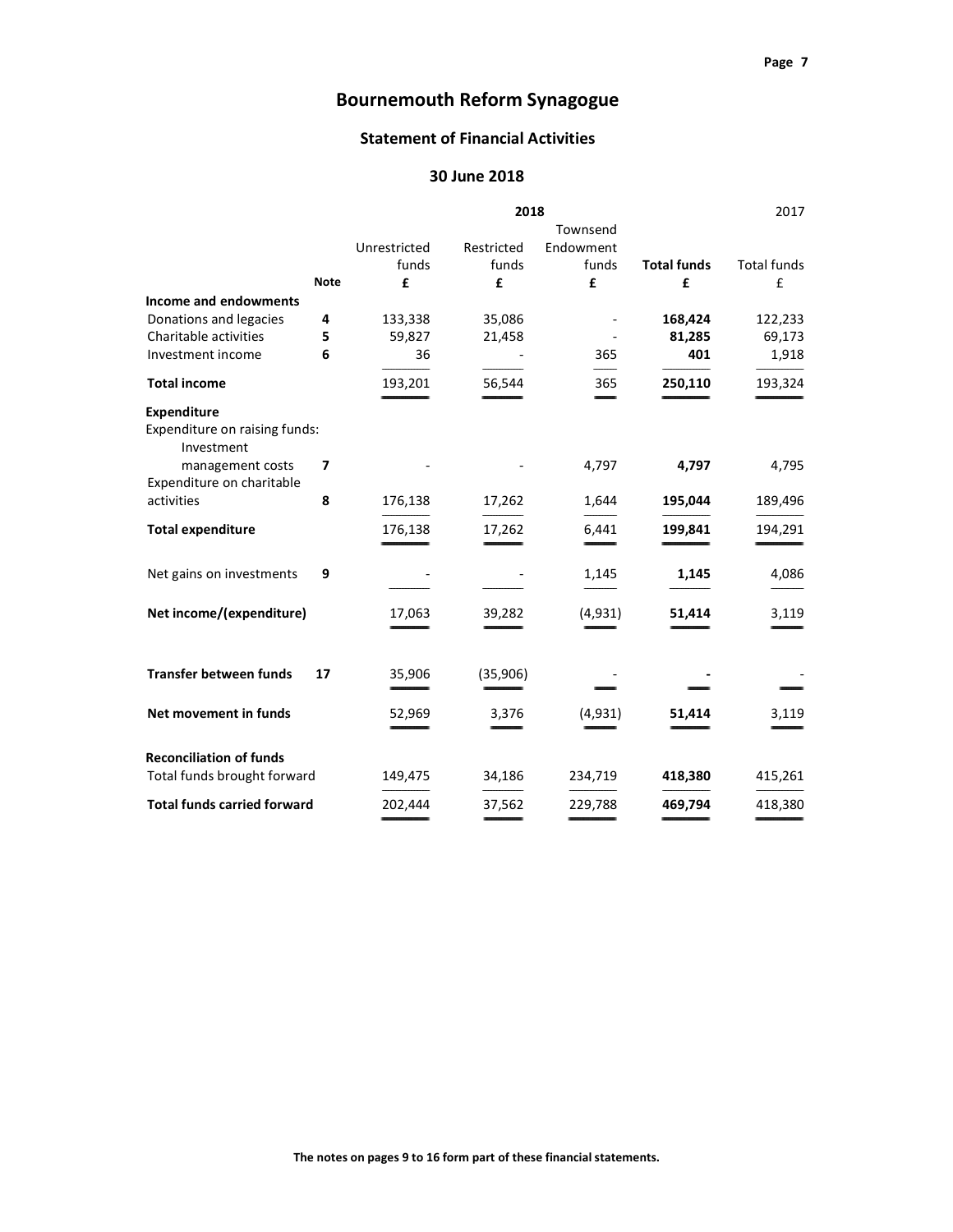## Statement of Financial Position

## 30 June 2018

|                                              |             |            |            | <b>Bournemouth Reform</b> |            |
|----------------------------------------------|-------------|------------|------------|---------------------------|------------|
|                                              |             | Combined   |            | Synagogue                 |            |
|                                              |             | 2018       | 2017       | 2018                      | 2017       |
|                                              | <b>Note</b> | £          | £          | £                         | £          |
| <b>Fixed assets</b>                          |             |            |            |                           |            |
| Tangible assets                              | 13          | 224,496    | 196,097    | 224,496                   | 196,097    |
| Investments                                  | 14          | 223,527    | 226,814    |                           |            |
|                                              |             | 448,023    | 422,911    | 224,496                   | 196,097    |
| <b>Current assets</b>                        |             |            |            |                           |            |
| Debtors                                      | 15          | 26,646     | 17,058     | 26,646                    | 17,058     |
| Cash at bank and in hand                     |             | 102,666    | 85,813     | 95,445                    | 77,008     |
|                                              |             | 129,312    | 102,871    | 122,091                   | 94,066     |
| <b>Creditors: Amounts falling due within</b> |             |            |            |                           |            |
| one year                                     | 16          | (107, 541) | (107, 402) | (106, 581)                | (106, 502) |
| Net current assets / liabilities             |             | 21,771     | (4,531)    | 15,510                    | (12, 436)  |
| <b>Total assets less current liabilities</b> |             | 469,794    | 418,380    | 240,006                   | 183,661    |
| <b>Net assets</b>                            |             | 469,794    | 418,380    | 240,006                   | 183,661    |
| <b>Funds</b>                                 |             |            |            |                           |            |
| <b>Townsend Endowment funds</b>              | 17          | 229,788    | 234,719    |                           |            |
| Restricted income funds                      | 17          | 37,562     | 34,186     | 37,562                    | 34,186     |
| Unrestricted income funds                    | 17          | 202,444    | 149,475    | 202,444                   | 149,475    |
| <b>Total funds</b>                           |             | 469,794    | 418,380    | 240,006                   | 183,661    |
|                                              |             |            |            |                           |            |

These financial statements were approved by the Board of Trustees and authorised for issue on …………………, and are signed on behalf of the Board by:

………………………………………………………………. Deborah Tendler (Honorary Chairperson) Trustee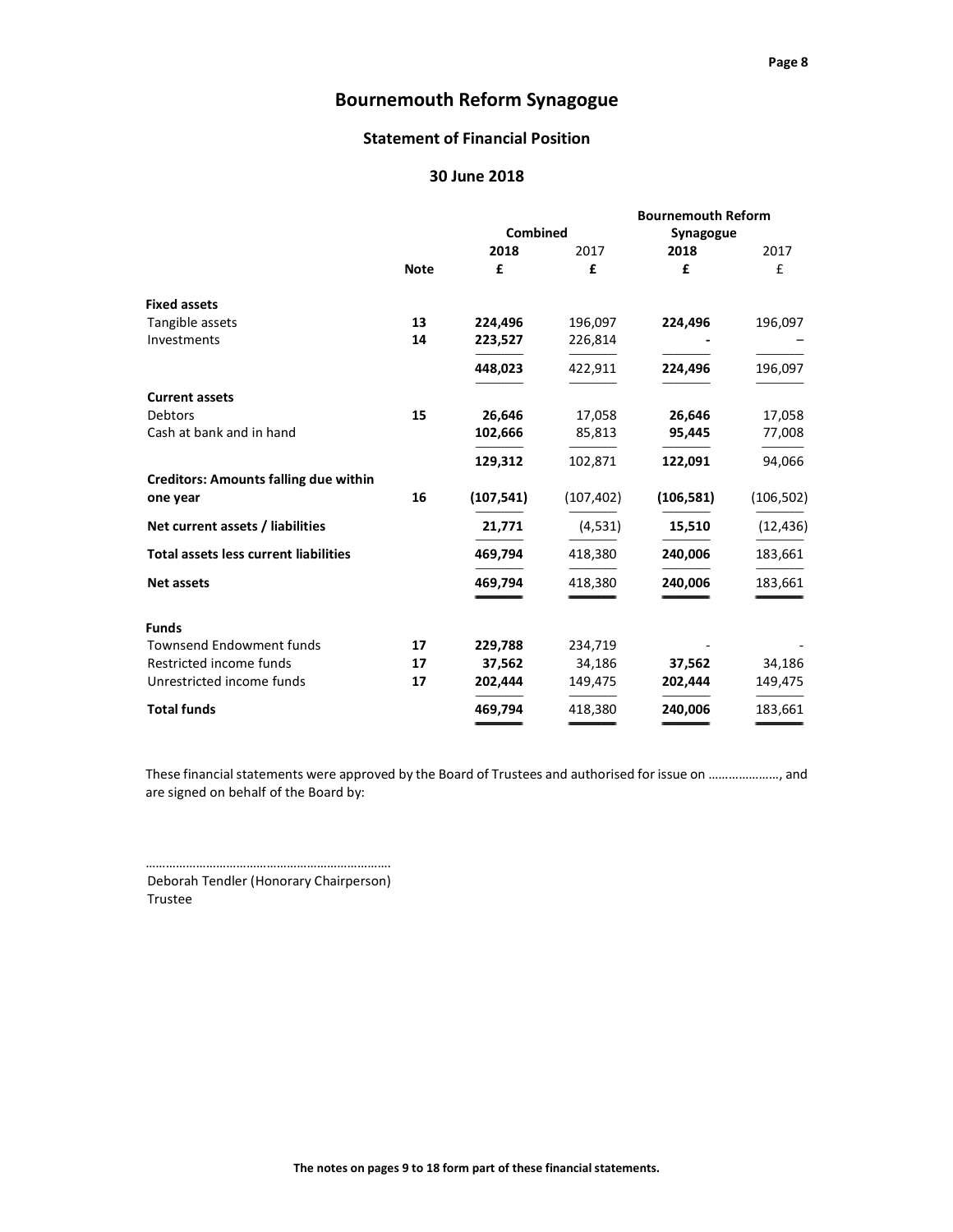## Notes to the Financial Statements

## Year ended 30 June 2018

#### 1. General information

 The charity is a registered charity in England and Wales and is unincorporated. The address of the principal office is 53 Christchurch Road, Bournemouth, Dorset, BH1 3AP.

### 2. Statement of compliance

 These financial statements of the charity, which is a public benefit entity, have been prepared in compliance with FRS 102, 'The Financial Reporting Standard applicable in the UK and the Republic of Ireland', the Statement of Recommended Practice applicable to charities preparing their financial statements in accordance with the Financial Reporting Standard applicable in the UK and Republic of Ireland (FRS 102) (Charities SORP (FRS 102)) and the Charities Act 2011.

#### 3. Accounting policies

#### Linked charity

 The Townsend Endowment Trust is registered as a linked charity of the Bournemouth Reform Synagogue. These financial statements combine the results of the two branches on a line by line basis. The endowment fund represents transactions of the Townsend Endowment Trust.

#### Going concern

There are no material uncertainties about the charity's ability to continue.

#### Fund accounting

 Unrestricted funds are available for use at the discretion of the Trustees to further any of the charity's purposes.

 Restricted funds are subjected to restrictions on their expenditure declared by the donor or through the terms of an appeal, and fall into one of two sub-classes: restricted income funds or endowment funds.

 Endowment funds are those where the capital is invested and the income generated is to be used in accordance with the benefactor's instructions.

#### Incoming resources

 All income is included in the statement of financial activities when entitlement has passed to the charity, it is probable that the economic benefits associated with the transaction will flow to the charity and the amount can be reliably measured. The following specific policies are applied to particular categories of income:

- Voluntary income (including membership subscriptions) is accounted for gross when receivable, as long as it is capable of financial measurement.
- legacy income is recognised when receipt is probable and entitlement is established.
- Other income is recognised in the period in which the event takes place.
- Income from the endowment fund investments is recorded as endowment income and is to be utilised in particular for the synagogue's pastoral and educational work. The endowment capital can also be used for these purposes and both income and capital can be used for the general charitable purposes of the Synagogue.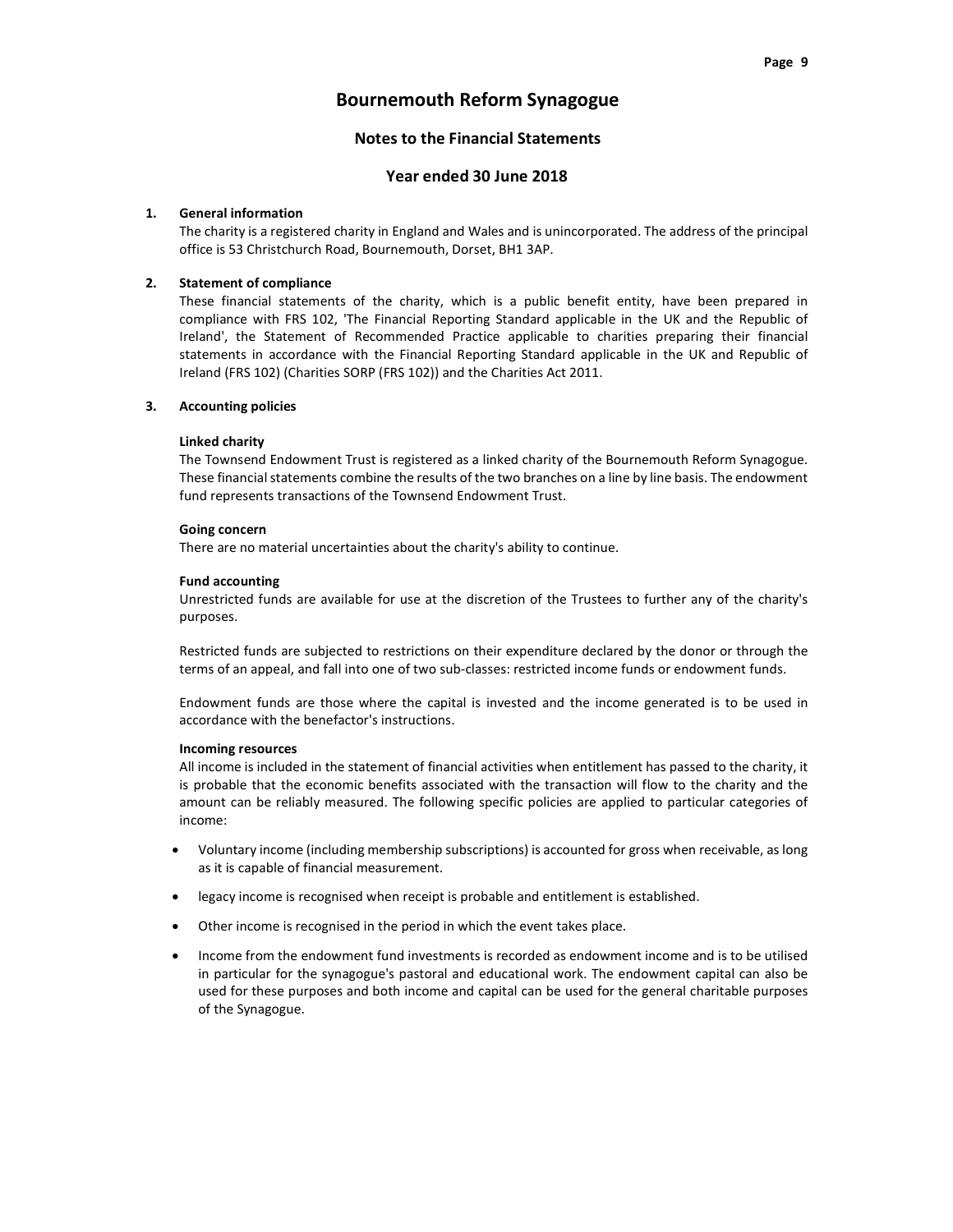#### Notes to the Financial Statements (continued)

#### Year ended 30 June 2018

#### 3. Accounting policies (continued)

#### Resources expended

 Expenditure is recognised on an accruals basis as a liability is incurred. Expenditure includes any VAT which cannot be fully recovered, and is classified under headings of the statement of financial activities to which it relates:

- expenditure on raising funds includes the costs of managing the charity's investments.
- expenditure on charitable activities includes all costs incurred by a charity in undertaking activities that further its charitable aims for the benefit of its beneficiaries, including those support costs and costs relating to the governance of the charity apportioned to charitable activities.
- All costs are allocated to expenditure categories reflecting the use of the resource. Direct costs attributable to a single activity are allocated directly to that activity.

#### Tangible assets

 Tangible assets are initially recorded at cost, and subsequently stated at cost less any accumulated depreciation and impairment losses.

#### Depreciation

 Depreciation is calculated so as to write off the cost or valuation of an asset, less its residual value, over the useful economic life of that asset as follows:

| Leasehold property           | - straight line over 45 years                     |
|------------------------------|---------------------------------------------------|
| <b>Fixtures and fittings</b> | - 15% reducing balance                            |
| Equipment                    | - straight line over 4 years/15% reducing balance |

No depreciation is provided on the Library.

#### Investments

Listed investments are measured at fair value with changes in fair value being recognised in profit or loss.

#### Impairment of fixed assets

 A review for indicators of impairment is carried out at each reporting date, with the recoverable amount being estimated where such indicators exist. Where the carrying value exceeds the recoverable amount, the asset is impaired accordingly. Prior impairments are also reviewed for possible reversal at each reporting date.

#### Debtors and creditors

Debtors and creditors with no stated interest rate and receivable or payable within one year are recorded at transaction price. Any losses arising from impairment are recognised in expenditure.

#### Defined contribution plans

 Contributions to defined contribution plans are recognised as an expense in the period in which the related service is provided. Prepaid contributions are recognised as an asset to the extent that the prepayment will lead to a reduction in future payments or a cash refund.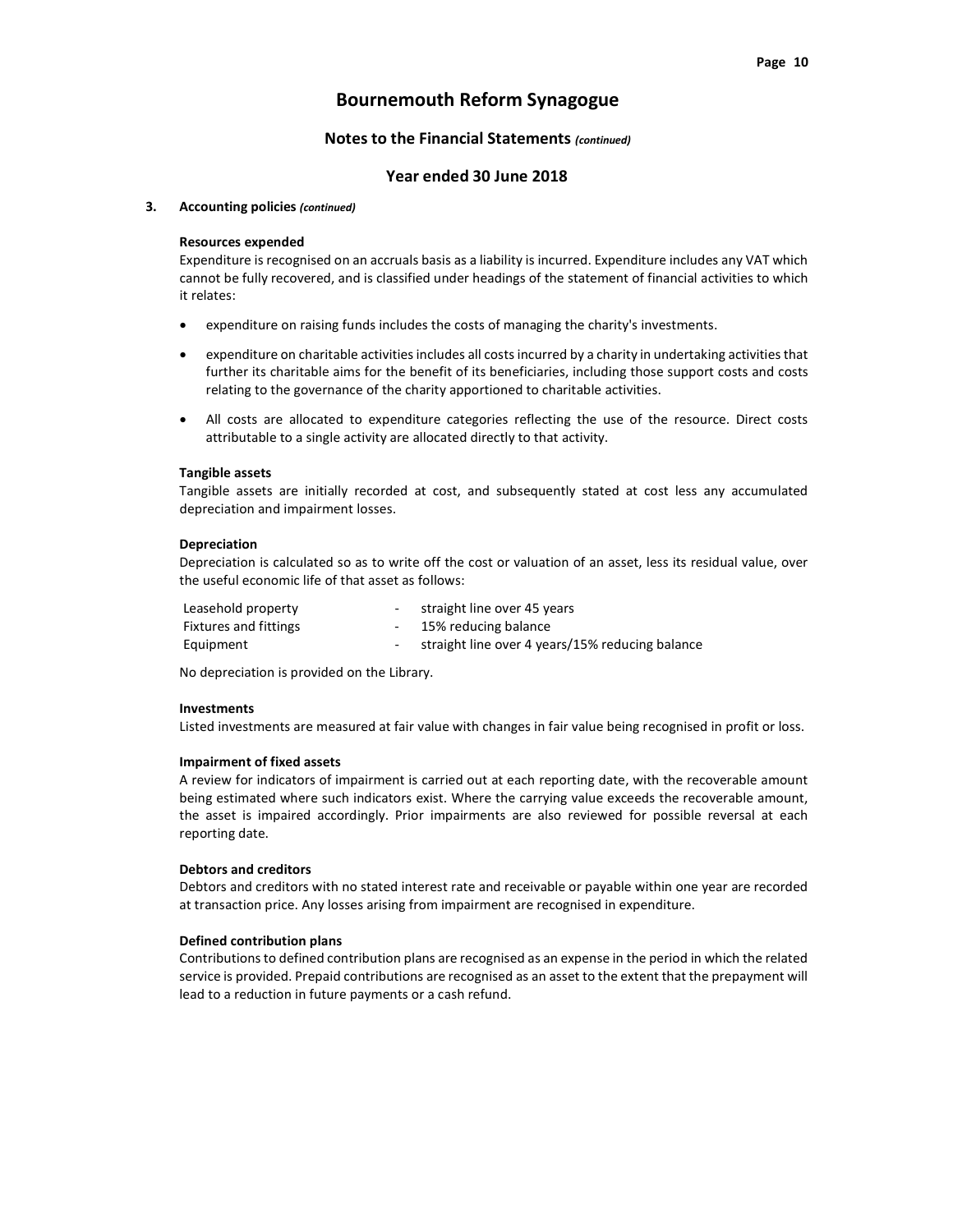## Notes to the Financial Statements (continued)

## Year ended 30 June 2018

### 4. Donations and legacies

|                          | Unrestricted<br>Funds | Restricted<br>Funds | <b>Total Funds</b><br>2018 |
|--------------------------|-----------------------|---------------------|----------------------------|
|                          | £                     | £                   | £                          |
| <b>Donations</b>         |                       |                     |                            |
| Membership subscriptions | 73,634                |                     | 73,634                     |
| Income tax recoverable   | 14,340                |                     | 14,340                     |
| Donations                | 5,945                 | 86                  | 6,031                      |
| Communal events          | 5,419                 |                     | 5,419                      |
| <b>Legacies</b>          |                       |                     |                            |
| Legacies                 | 34,000                | 35,000              | 69,000                     |
|                          | 133,338               | 35,086              | 168,424                    |
|                          | Unrestricted          | Restricted          | <b>Total Funds</b>         |
|                          | <b>Funds</b>          | <b>Funds</b>        | 2017                       |
|                          | £                     | £                   | £                          |
| <b>Donations</b>         |                       |                     |                            |
| Membership subscriptions | 71,858                |                     | 71,858                     |
| Income tax recoverable   | 16,831                |                     | 16,831                     |
| Donations                | 15,680                | 65                  | 15,745                     |
| Communal events          | 6,949                 |                     | 6,949                      |
| <b>Legacies</b>          |                       |                     |                            |
| Legacies                 | 10,850                |                     | 10,850                     |
|                          | 122,168               | 65                  | 122,233                    |

#### 5. Charitable activities

|                                                      | Unrestricted | Restricted   | <b>Total Funds</b> |
|------------------------------------------------------|--------------|--------------|--------------------|
|                                                      | Funds        | Funds        | 2018               |
|                                                      | £            | £            | £                  |
| <b>Funerals invoiced</b>                             | 59,226       | 5,000        | 64,226             |
| Members contributions to Jewish Joint Burial Society |              | 16,353       | 16,353             |
| Hakol income                                         | 500          |              | 500                |
| Sundry income                                        | 101          | 105          | 206                |
|                                                      | 59,827       | 21,458       | 81,285             |
|                                                      | Unrestricted | Restricted   | <b>Total Funds</b> |
|                                                      | <b>Funds</b> | <b>Funds</b> | 2017               |
|                                                      | £            | $\mathbf f$  | £                  |
| <b>Funerals invoiced</b>                             | 44,873       | 2,750        | 47,623             |
| Members contributions to Jewish Joint Burial Society |              | 15,870       | 15,870             |
| Hakol income                                         | 945          |              | 945                |
| Sundry income                                        | 4,735        |              | 4,735              |
|                                                      | 50,553       | 18,620       | 69,173             |
|                                                      |              |              |                    |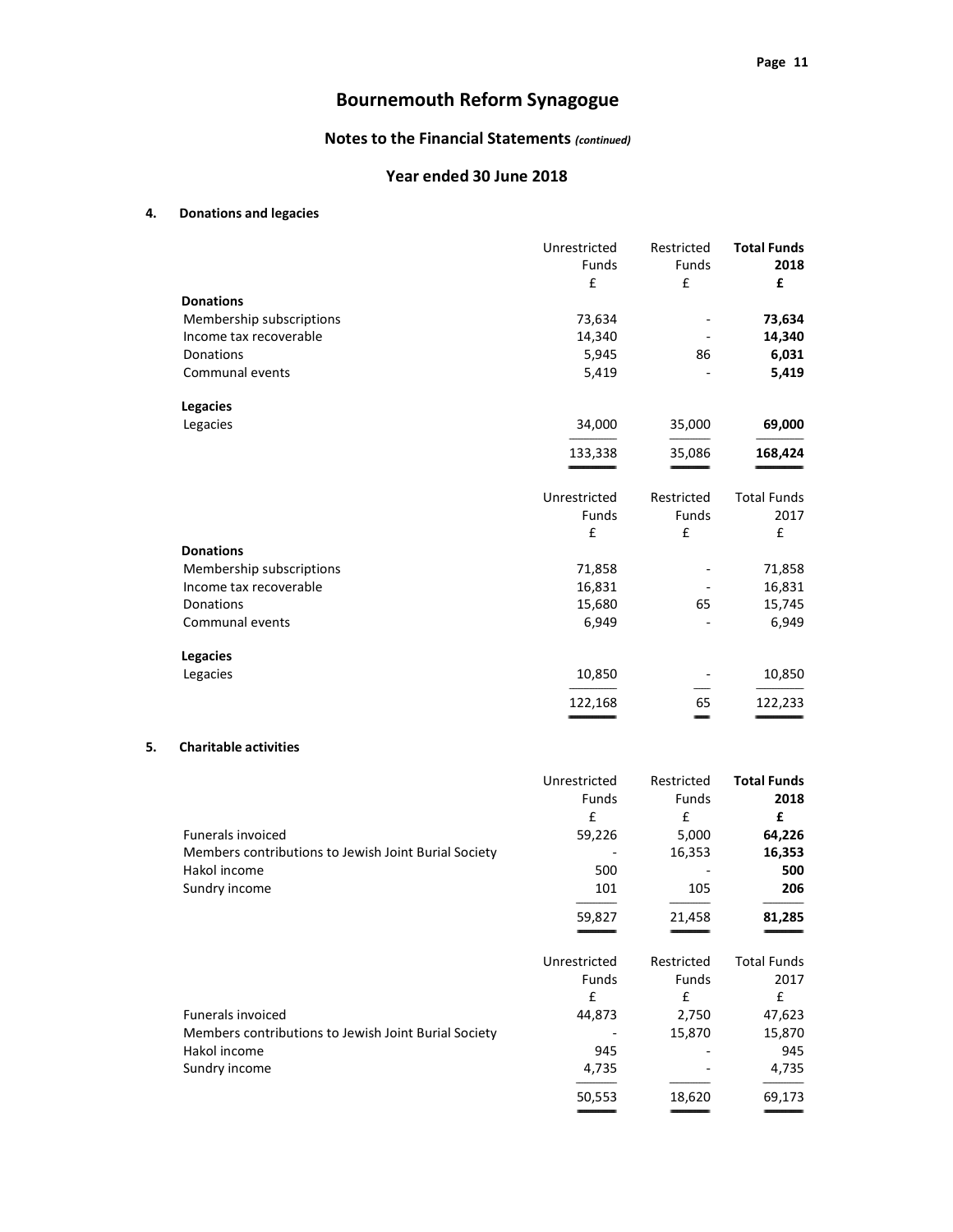## Notes to the Financial Statements (continued)

#### Year ended 30 June 2018

#### 6. Investment income

|                                        |                          | Townsend  |                    |
|----------------------------------------|--------------------------|-----------|--------------------|
|                                        | Unrestricted             | Endowment | <b>Total Funds</b> |
|                                        | Funds                    | Funds     | 2018               |
|                                        | f                        | f         |                    |
| Bank interest receivable               | 36                       |           | 36                 |
| Investment income other UK investments | $\overline{\phantom{0}}$ | 365       | 365                |
|                                        |                          |           |                    |
|                                        | 36                       | 365       | 401                |
|                                        |                          |           |                    |

|                                        |                          | Townsend     |                    |
|----------------------------------------|--------------------------|--------------|--------------------|
|                                        | Unrestricted             | Endowment    | <b>Total Funds</b> |
|                                        | Funds                    | <b>Funds</b> | 2017               |
|                                        | f                        | f            | £                  |
| Bank interest receivable               | 31                       |              | 31                 |
| Investment income other UK investments | $\overline{\phantom{0}}$ | 1,887        | 1,887              |
|                                        |                          |              |                    |
|                                        | 31                       | 1,887        | 1,918              |
|                                        |                          |              |                    |

### 7. Investment management costs

|                      | Endowment | Total Funds | Endowment | Total Funds              |
|----------------------|-----------|-------------|-----------|--------------------------|
|                      | Funds     | 2018        | Funds     | 2017                     |
|                      |           |             |           |                          |
| Portfolio management | 4.797     | 4.797       | 4.795     | 4.795                    |
|                      |           |             |           | $\overline{\phantom{a}}$ |

#### 8. Expenditure on charitable activities

|                                  | <b>Activities</b> |               |                    |                   |
|----------------------------------|-------------------|---------------|--------------------|-------------------|
|                                  | undertaken        |               | <b>Total funds</b> | <b>Total fund</b> |
|                                  | directly          | Support costs | 2018               | 2017              |
|                                  | £                 | £             | £                  | £                 |
| Minister and associated costs    | 28,296            |               | 28,296             | 26,957            |
| Education and associated costs   | 4,030             |               | 4,030              | 11,779            |
| Property and caretaker costs     | 33,135            |               | 33,135             | 34,314            |
| Administration and support costs | 45,333            |               | 45,333             | 39,256            |
| <b>MRJ Assessment</b>            | 12,419            |               | 12,419             | 15,693            |
| Jewish Joint Burial Society levy | 18,091            |               | 18,091             | 15,870            |
| <b>Funeral costs</b>             | 43,237            |               | 43,237             | 26,788            |
| Board of Deputies levy           |                   |               |                    |                   |
| Grants and donations             | 459               |               | 459                | 1,730             |
| Communal events                  | 1,225             |               | 1,225              | 3,306             |
| Prayer books                     |                   |               |                    |                   |
| Support costs                    |                   | 2,592         | 2,592              | 2,150             |
| Governance costs                 |                   | 6,227         | 6,227              | 11,653            |
|                                  | 186,225           | 8,819         | 195,044            | 189,496           |
|                                  |                   |               |                    |                   |

 Included within total funds is restricted fund expenditure of £17,262 (2017 - £21,080) and endowment fund expenditure of £1,644 (2017 - £5,852).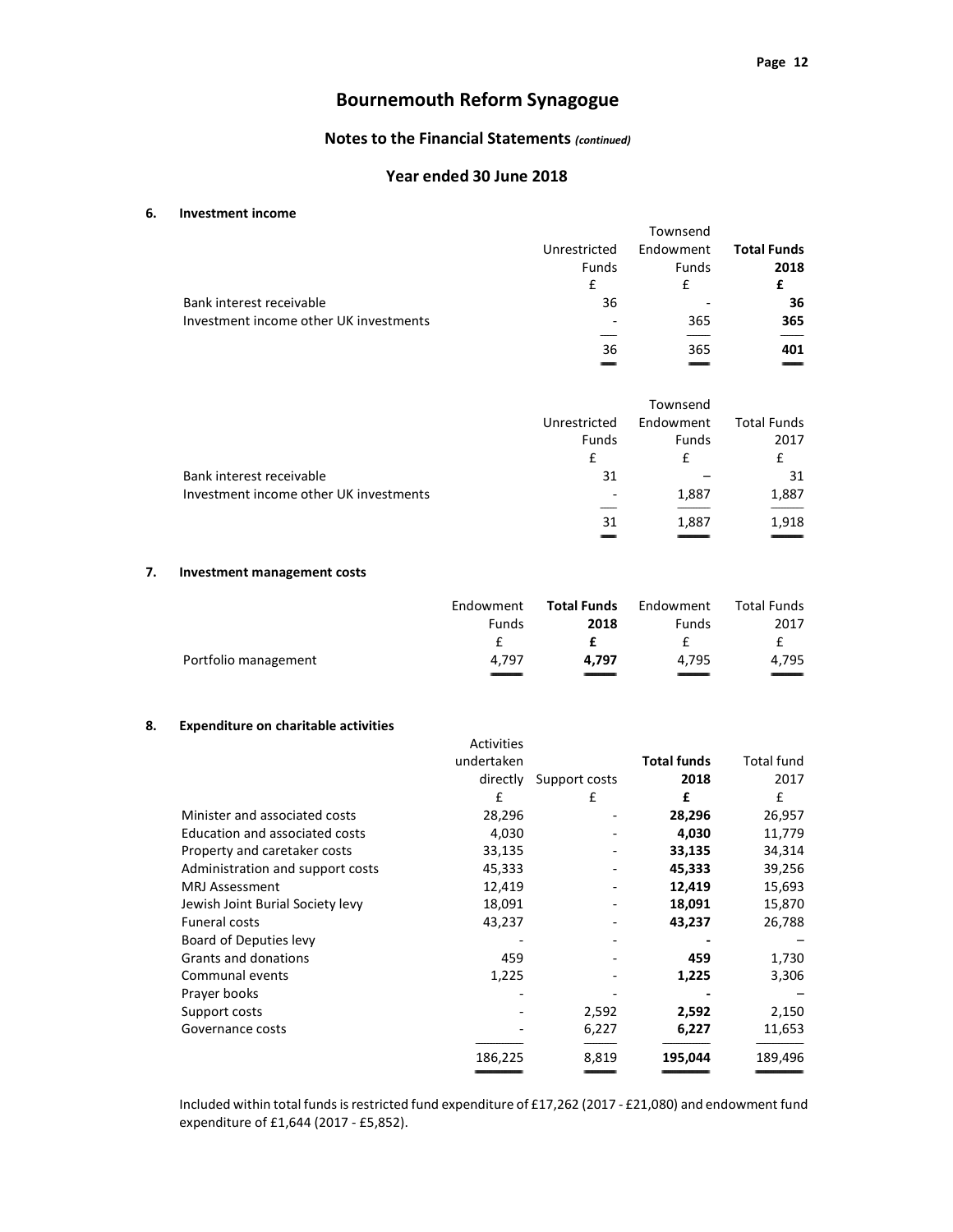## Notes to the Financial Statements (continued)

#### Year ended 30 June 2018

#### 9. Net gains on investments

|     | Unrealised gains on listed investments<br>Gains/(losses) on listed investments | Townsend<br>Endowment<br>Funds<br>£<br>1,145<br>1,145 | <b>Total Funds</b><br>2018<br>£<br>1,145<br>1.145 | Endowment<br>Funds<br>£<br>4,093<br>(7)<br>4,086 | <b>Total Funds</b><br>2017<br>£<br>4,093<br>(7)<br>4,086 |
|-----|--------------------------------------------------------------------------------|-------------------------------------------------------|---------------------------------------------------|--------------------------------------------------|----------------------------------------------------------|
| 10. | Independent examination fees                                                   |                                                       |                                                   |                                                  |                                                          |
|     |                                                                                |                                                       |                                                   | 2018<br>£                                        | 2017<br>£                                                |
|     | Fees payable to the independent examiner for:                                  |                                                       |                                                   |                                                  |                                                          |
|     | Independent examination of the financial statements                            |                                                       |                                                   | 5,382                                            | 4,825                                                    |
|     |                                                                                |                                                       |                                                   |                                                  |                                                          |

## 11. Staff costs

The total staff costs and employee benefits for the reporting period are analysed as follows:

|                                         | 2018   | 2017   |
|-----------------------------------------|--------|--------|
|                                         | £      | £      |
| Wages and salaries                      | 28,818 | 38,005 |
| Redundancy payments                     | 3,073  |        |
| Social security costs                   | 1,544  | 535    |
| Employer contributions to pension plans |        | 45     |
|                                         | 33,435 | 38,585 |
|                                         |        |        |

 The average head count of employees during the year was 4 (2017 - 4). The average number of full-time equivalent employees during the year is analysed as follows:

|                                              | 2018 | 2017          |
|----------------------------------------------|------|---------------|
|                                              | No.  | No.           |
| Number of staff - educational                |      |               |
| Number of staff - caretaker                  |      |               |
| Number of staff - administration and finance |      | $\mathcal{P}$ |
|                                              | 4    | 4             |
|                                              |      |               |

No employee received employee benefits of more than £60,000 during the year (2017 - Nil).

#### 12. Trustee remuneration and expenses

 No Trustee received remuneration during the year (2017 - Nil). 4 (2017 - 6) Trustees were reimbursed travel and subsistence expenses of £839 (2017 - £1,814).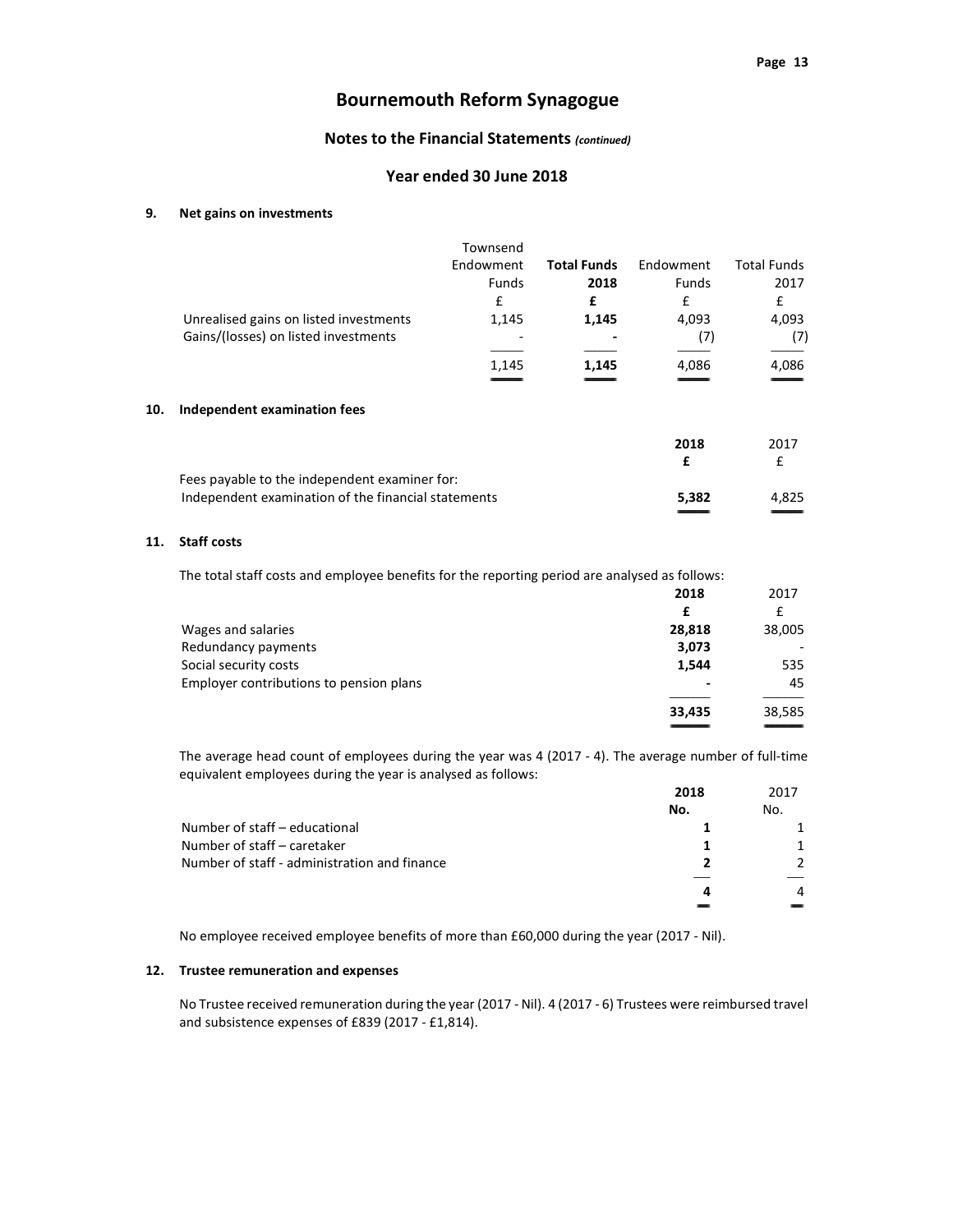## Notes to the Financial Statements (continued)

#### Year ended 30 June 2018

#### 13. Tangible fixed assets

|                        | Leasehold | <b>Fixtures</b> |           |         |              |
|------------------------|-----------|-----------------|-----------|---------|--------------|
|                        | property  | and fittings    | Equipment | Library | <b>Total</b> |
|                        | £         | £               | £         | £       | £            |
| Cost                   |           |                 |           |         |              |
| At 1 July 2017         | 214,973   | 30,687          | 20,565    | 633     | 266,858      |
| Additions              | 26,505    | 9,401           |           |         | 35,906       |
|                        |           |                 |           |         |              |
| At 30 June 2018        | 241,478   | 40,088          | 20,565    | 633     | 302,764      |
|                        |           |                 |           |         |              |
| <b>Depreciation</b>    |           |                 |           |         |              |
| At 1 July 2017         | 23,885    | 27,441          | 19,435    |         | 70,761       |
| Charge for the year    | 5,440     | 1,897           | 170       |         | 7,507        |
|                        |           |                 |           |         |              |
| At 30 June 2018        | 29,325    | 29,338          | 19,605    |         | 78,268       |
|                        |           |                 |           |         |              |
| <b>Carrying amount</b> |           |                 |           |         |              |
| At 30 June 2018        | 212,153   | 10,750          | 960       | 633     | 224,496      |
|                        |           |                 |           | __      |              |
| At 30 June 2017        | 191,088   | 3,246           | 1,130     | 633     | 196,097      |
|                        |           |                 |           |         |              |

 All assets are held for charitable purposes. Leasehold property comprises the Synagogue at 53 Christchurch Road, Bournemouth.

## 14. Investments of the Townsend Endowment Trust

|                                 | Cash or cash | Listed      |              |
|---------------------------------|--------------|-------------|--------------|
|                                 | equivalents  | investments | <b>Total</b> |
|                                 | £            | £           | £            |
| <b>Cost or valuation</b>        |              |             |              |
| At 1 July 2017                  | 152,824      | 73,990      | 226,814      |
| <b>Disposals</b>                | (3,572)      | (859)       | (4, 431)     |
| Fair value movements            |              | 1,144       | 1,144        |
| At 30 June 2018                 | 149,252      | 74,275      | 223,527      |
| Impairment                      |              |             |              |
| At 1 July 2017 and 30 June 2018 |              |             |              |
| <b>Carrying amount</b>          |              |             |              |
| At 30 June 2018                 | 149,252      | 74,275      | 223,527      |
| At 30 June 2017                 | 152,824      | 73,990      | 226,814      |
|                                 |              |             |              |

All investments shown above are held at valuation, measured at fair value through net income and expenditure. The charity incurred net expenditure of £4,797 (2017 - £4,795) on these investments during the year and a net gain of £1,145 (2017 - £4,086).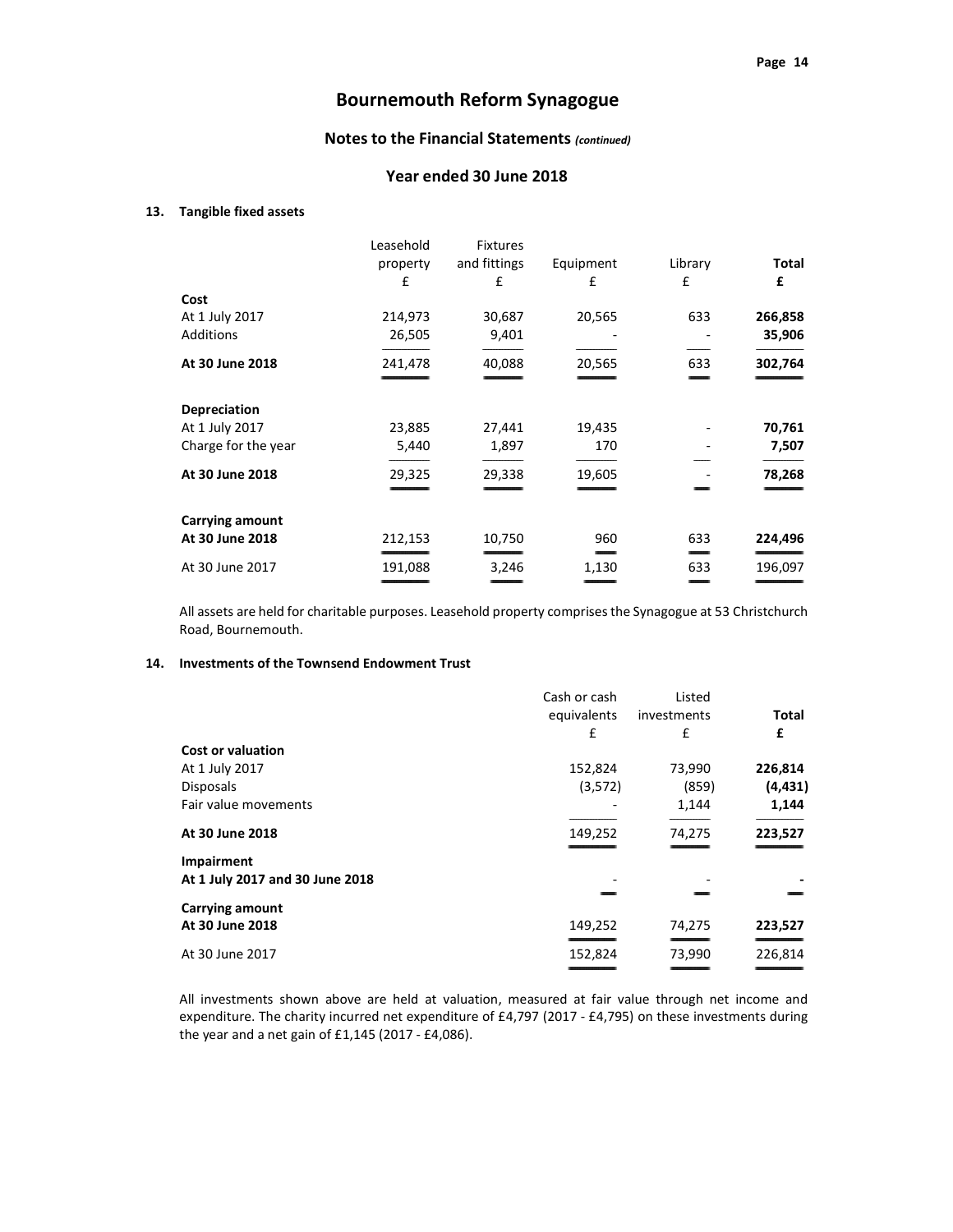# Notes to the Financial Statements (continued)

## Year ended 30 June 2018

#### 15. Debtors

|                  |        | Combined and charity |  |
|------------------|--------|----------------------|--|
|                  | 2018   | 2017                 |  |
|                  | £      | £                    |  |
| Membership debts | 1,135  | 1,846                |  |
| Other debtors    | 17,209 | 5,663                |  |
| Prepayments      | 8,302  | 9,549                |  |
|                  | 26,646 | 17,058               |  |
|                  |        | _______              |  |

### 16. Creditors: amounts falling due within one year

|                              | Combined |         | Charity |         |
|------------------------------|----------|---------|---------|---------|
|                              | 2018     | 2017    | 2018    | 2017    |
| Accruals and deferred income |          |         |         |         |
|                              | 107.541  | 107.402 | 106.581 | 106,502 |
|                              |          |         |         |         |

Deferred income represents memberships paid in advance and monies paid into the Jewish Joint Burial Service.

#### 17. Analysis of charitable funds

## Unrestricted funds

| At 1 July 2017<br>£<br>149,475 | Income<br>£<br>193,201 | Expenditure<br>£<br>(176, 138) | Transfers<br>£<br>35,906 | At<br>30 June 2018<br>£<br>202,444 |
|--------------------------------|------------------------|--------------------------------|--------------------------|------------------------------------|
|                                |                        |                                |                          |                                    |
| At 1 July 2017                 | Income                 | Expenditure                    | Transfers                | At<br>30 June 2018                 |
| £                              | £                      | £                              | £                        | £                                  |
| 395                            |                        |                                |                          | 395                                |
|                                | 16,353                 | (16, 353)                      |                          |                                    |
| 3,800                          | 4,000                  | (800)                          |                          | 7,000                              |
| 12,941                         | 85                     | (109)                          | (1,500)                  | 11,417                             |
| 8,283                          | 1,000                  |                                |                          | 9,283                              |
| 8,767                          | 35,001                 |                                | (35,906)                 | 7,862                              |
|                                | 105                    |                                | 1,500                    | 1,605                              |
| 34,186                         | 56,544                 | (17,262)                       | (35,906)                 | 37,562                             |
|                                |                        |                                |                          |                                    |